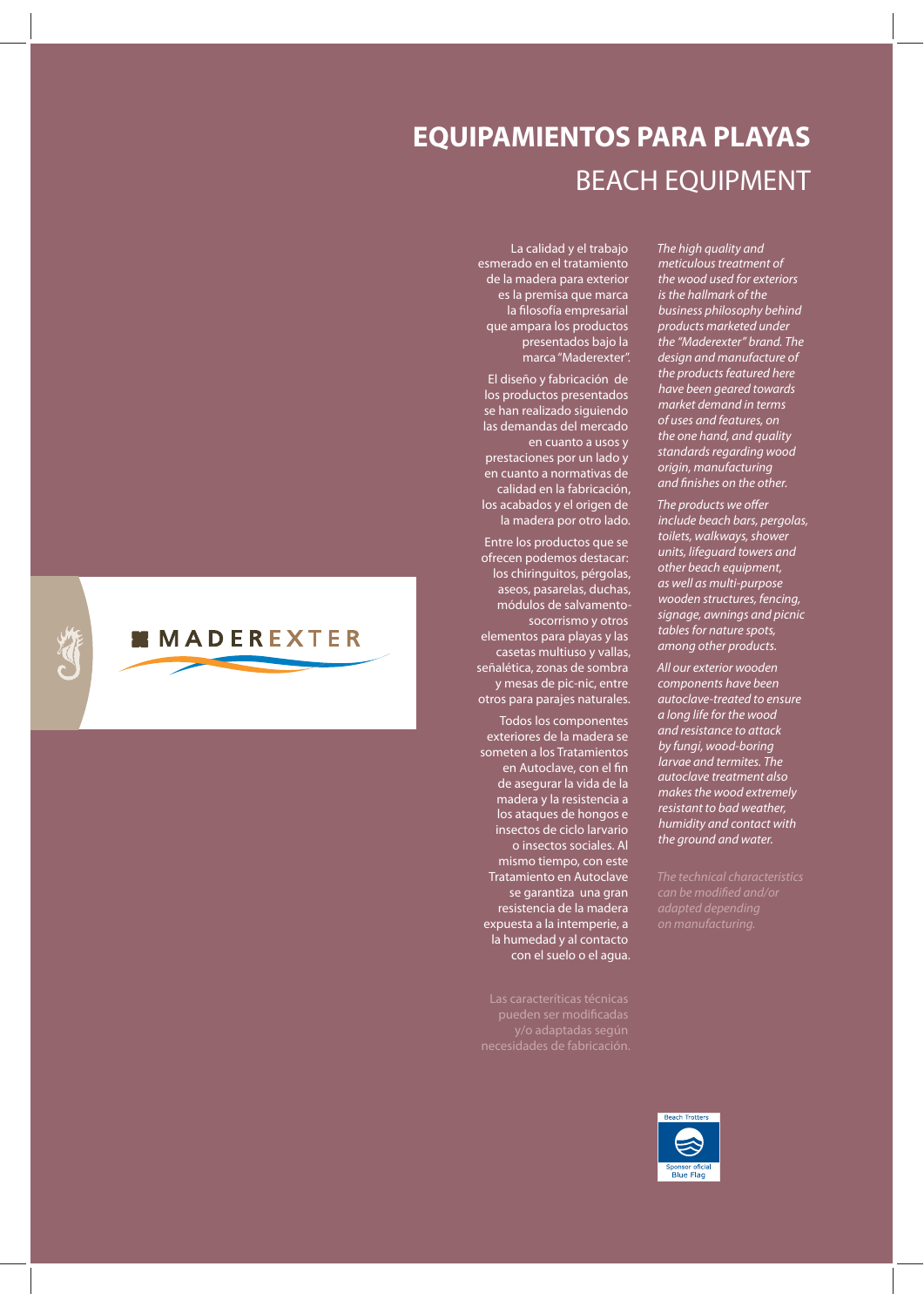### **HOSTELERÍA** RESORT

**CUIDAMOS Y RESPETAMOS EL ENTORNO CON DISEÑOS INTEGRADOS EN CUALQUIER ESPACIO**  RESPECT AND CARE OF THE ENVIRONMENT WITH INTEGRAL DESIGNS ON ANY LOCATION

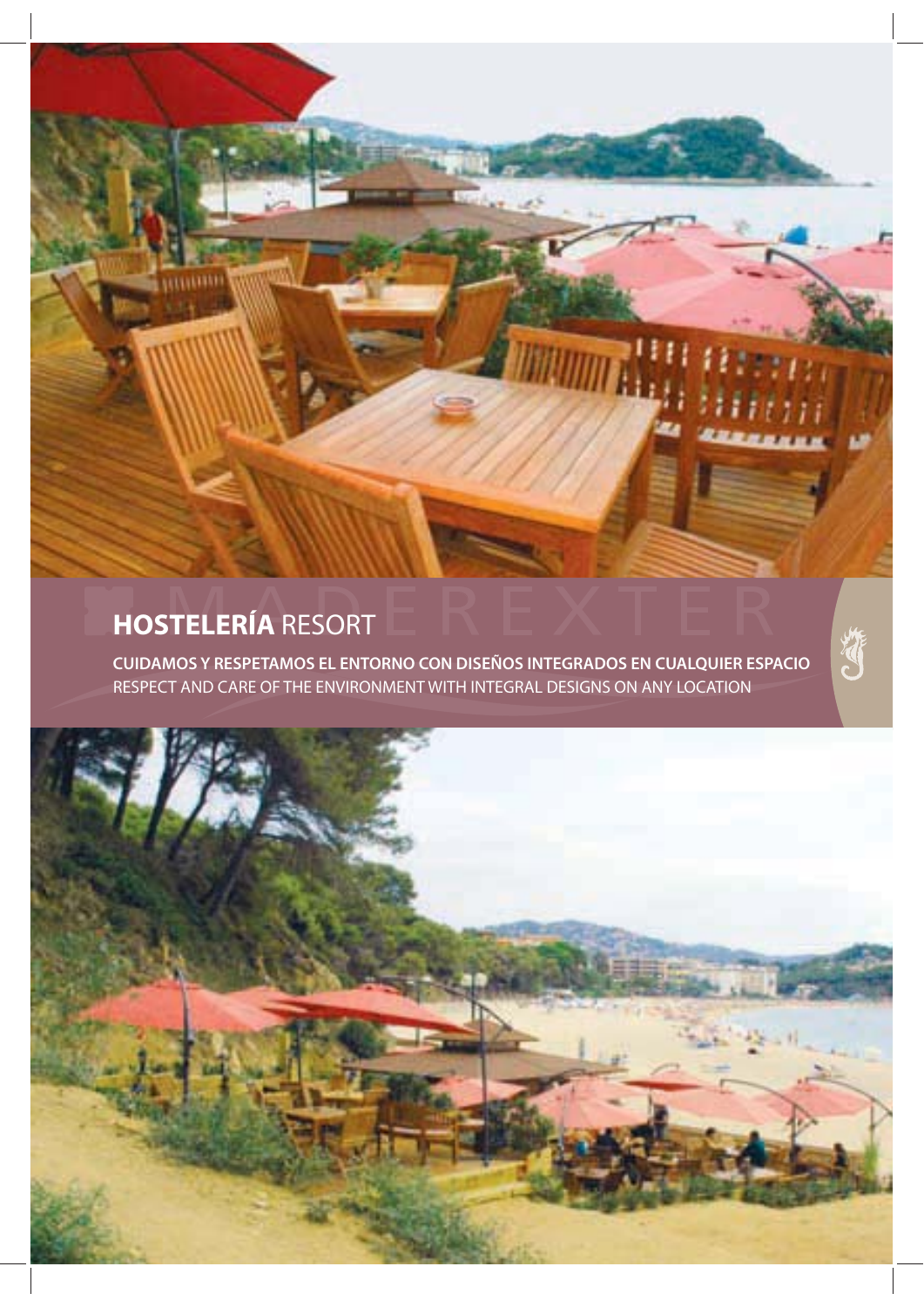

Los chiringuitos son módulos de madera de pino, que se transportan terminados, con una colocación rápida y sin obras. Están preparados para resistir cualquier tipo de clima. Para su mantenimiento solo se necesita barniz protector con un intervalo de 2 años.

 Con referencia a la capacidad, presentan tanto la zona de barra como de cocina, una estantería perimetral, que les permite ampliar la superficie de almacenamiento. Sobre otros acabados, además, están protegidos con medidas antivandálicas.



# **HOSTELERÍA** RESORT





**www.beach-trotters.com**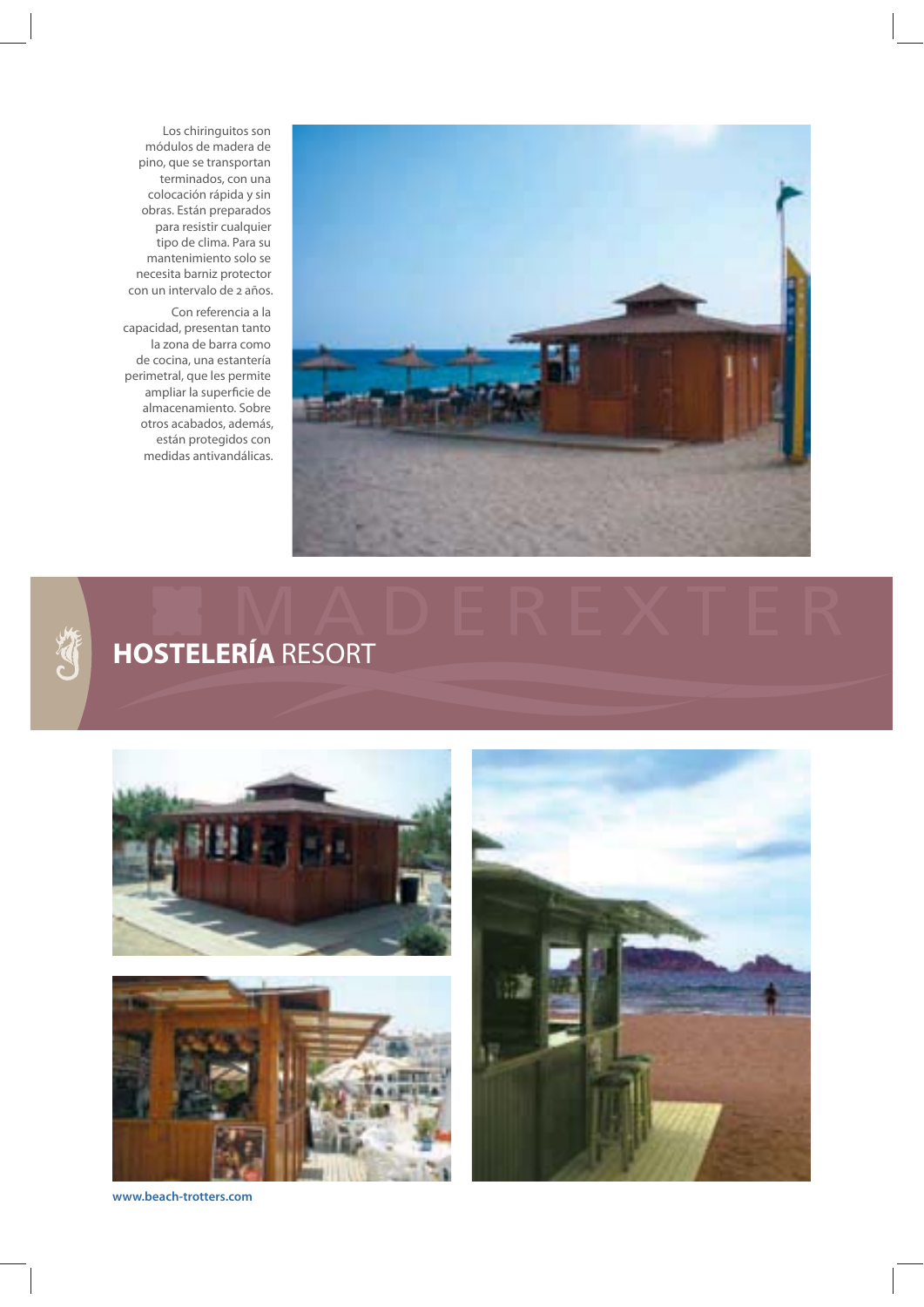Our beach bars are made from pine are delivered in a finished state for quick and easy assembly. They have been treated to withstand any type of climate. All they need for maintenance is a protective varnish every 2 years. In terms of capacity, they feature a bar area and kitchen area with shelving along the wall which allows the storage space to be extended.

> As well as other finishes, they also benefit from anti-vandal protection.



# **HOSTELERÍA** RESORT





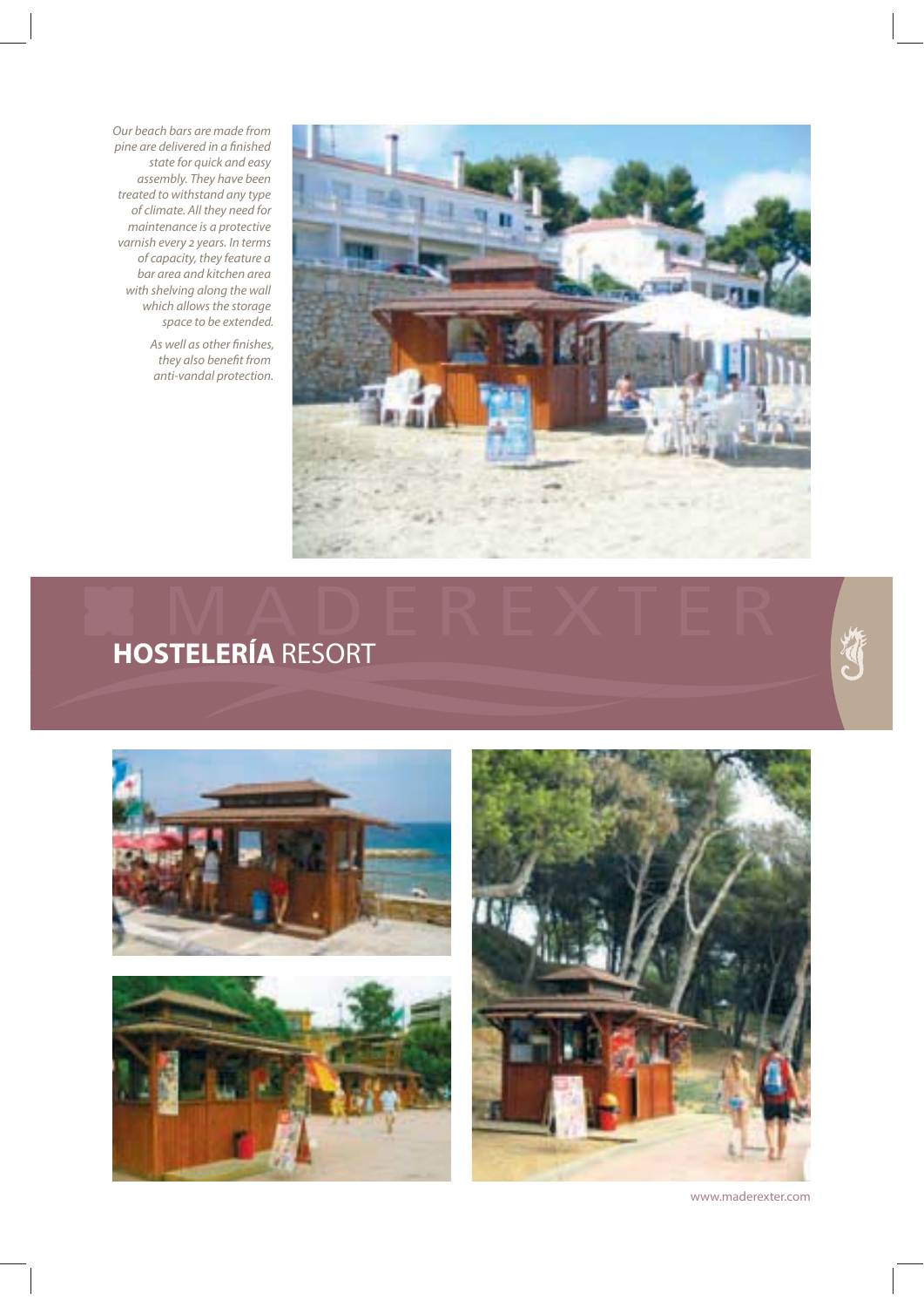

Estructuras de madera de pino silvestre, que acompañan a los chiringuitos, con una estructura porticada perimetral y un pilar interior. Con referencia al revestimiento puede ser o bien mediante una lona ignífuga certificada (M2) que puede incorporar en los laterales toldos extensibles con ventanas, o bien un techo rígido de tablero marino y tégola.

Wooden structures made with Scots pine as a complement to beach bars, featuring a porticoed outer structure and interior pillar. Coverings can either be in fireproof certified canvas (M2) incorporating extendible side awnings with windows, or a rigid marine board roof with tiles.

# **PÉRGOLA** PERGOLA









**www.beach-trotters.com**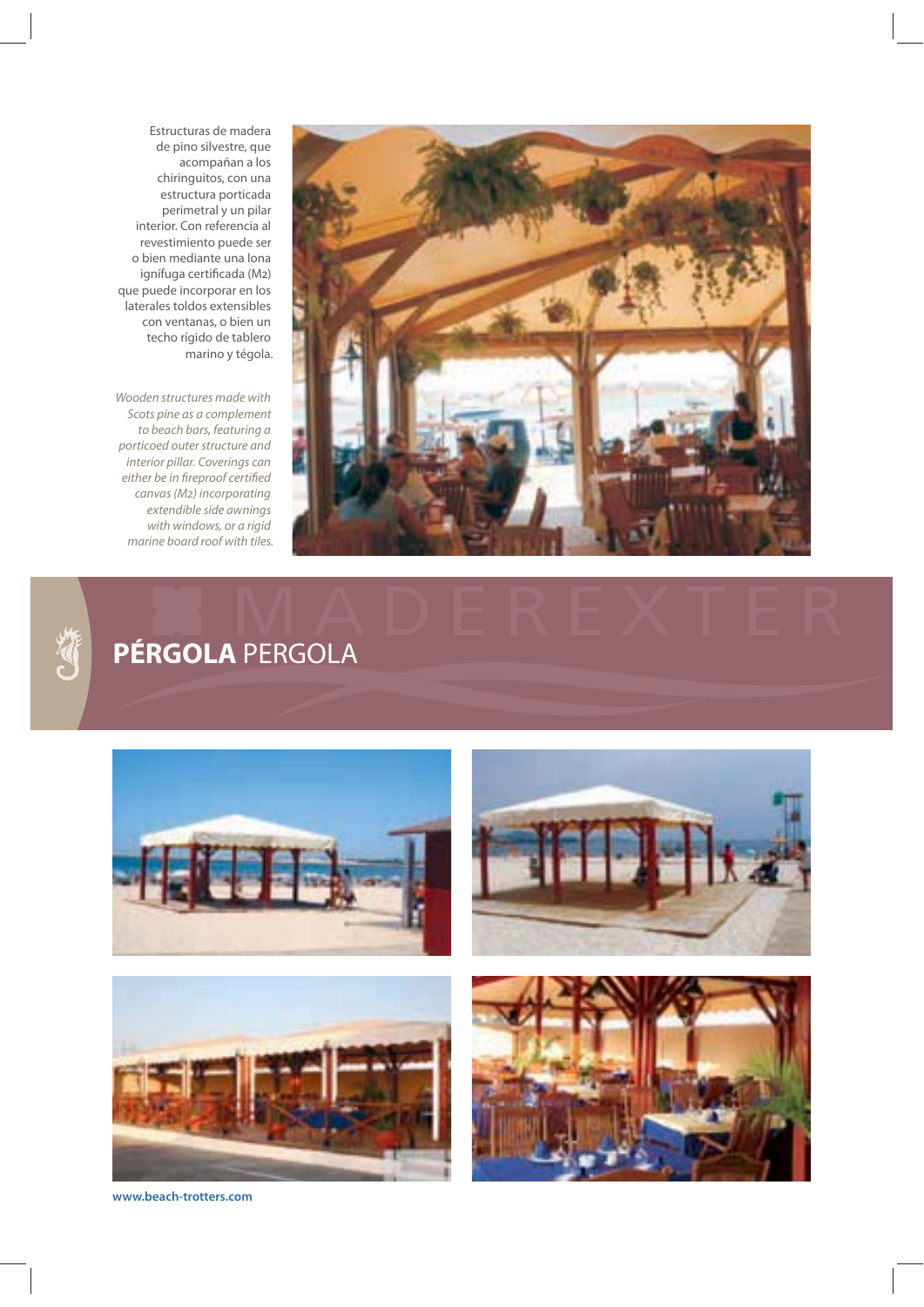

# **PÉRGOLA** PERGOLA







www.maderexter.com

E.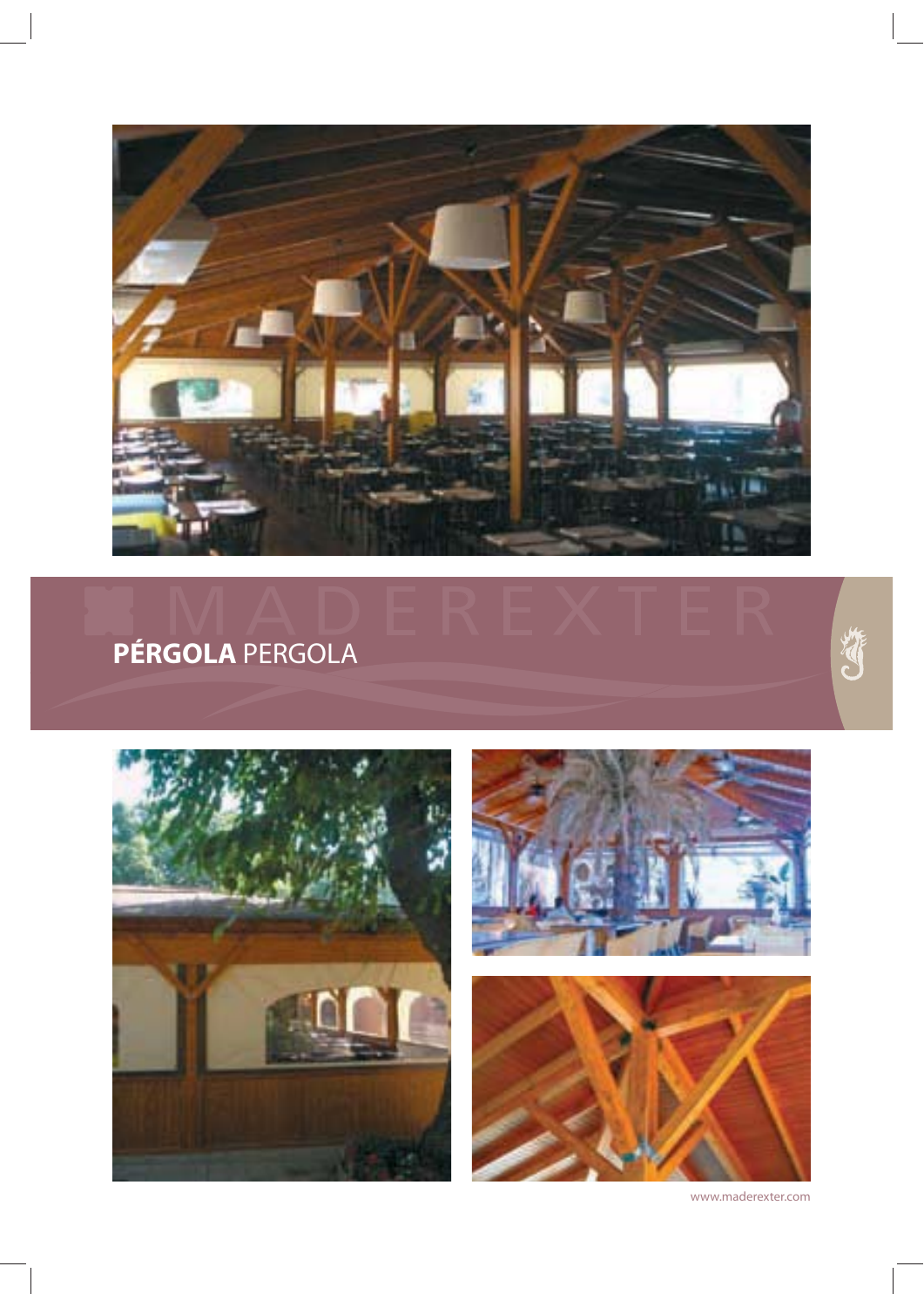

Módulos de madera de pino, que se transportan terminados, con las instalaciones interiores de fontanería, saneamiento y electricidad, así como el más mínimo detalle: espejo, papelera, dosificador. Además, existe una línea de aseos adaptados para personas con movilidad reducida.

Wooden structures in pine which are delivered in finished condition, equipped with plumbing, drainage and electrical installations as well as many additional details: mirror, litter bin and soap dispenser.

> We also offer a line of special toilets for people with reduced mobility.



# **LAVABOS** BATHROOMS









**www.beach-trotters.com**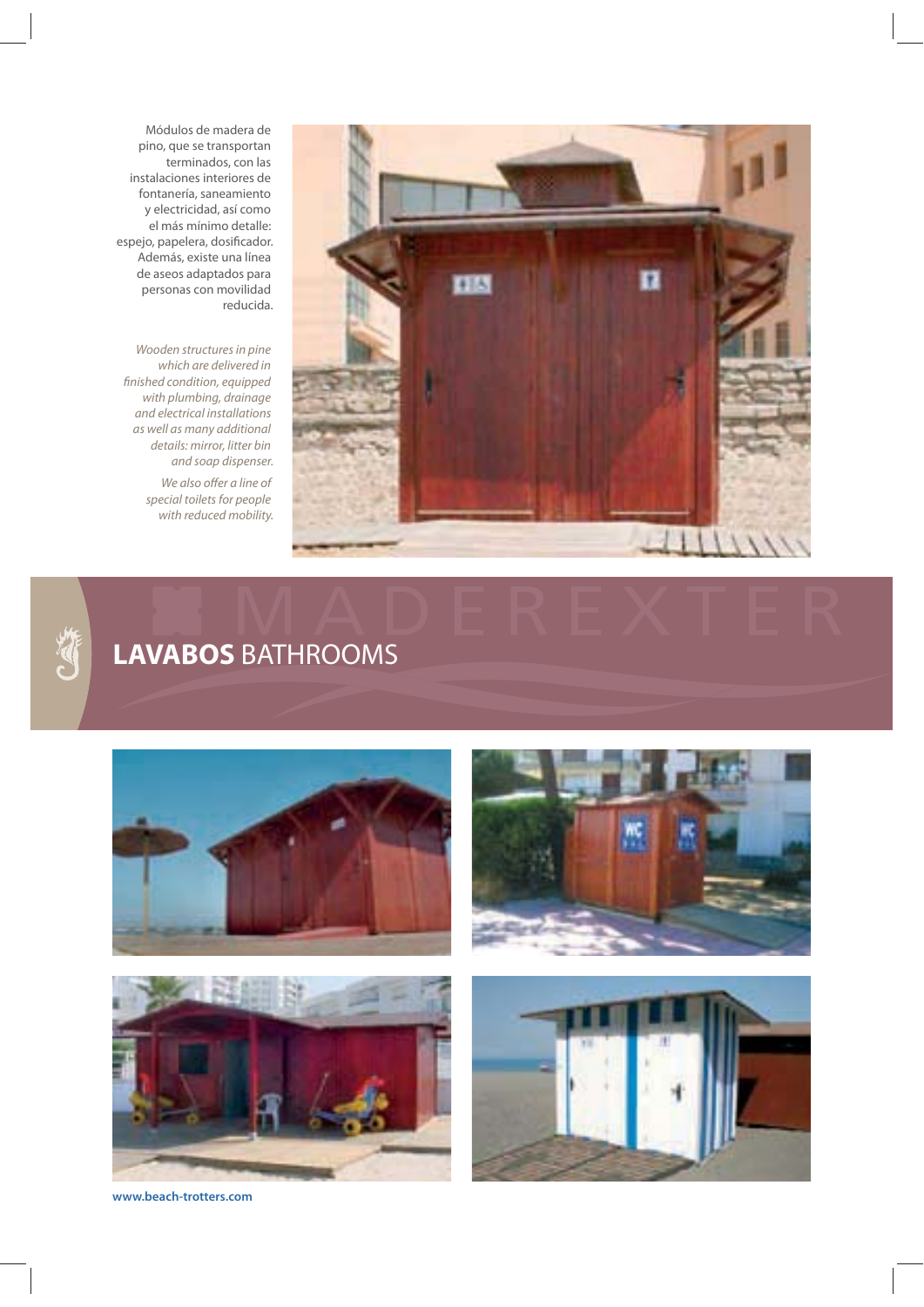

#### **LAVABOS** BATHROOMS

**CARL** 





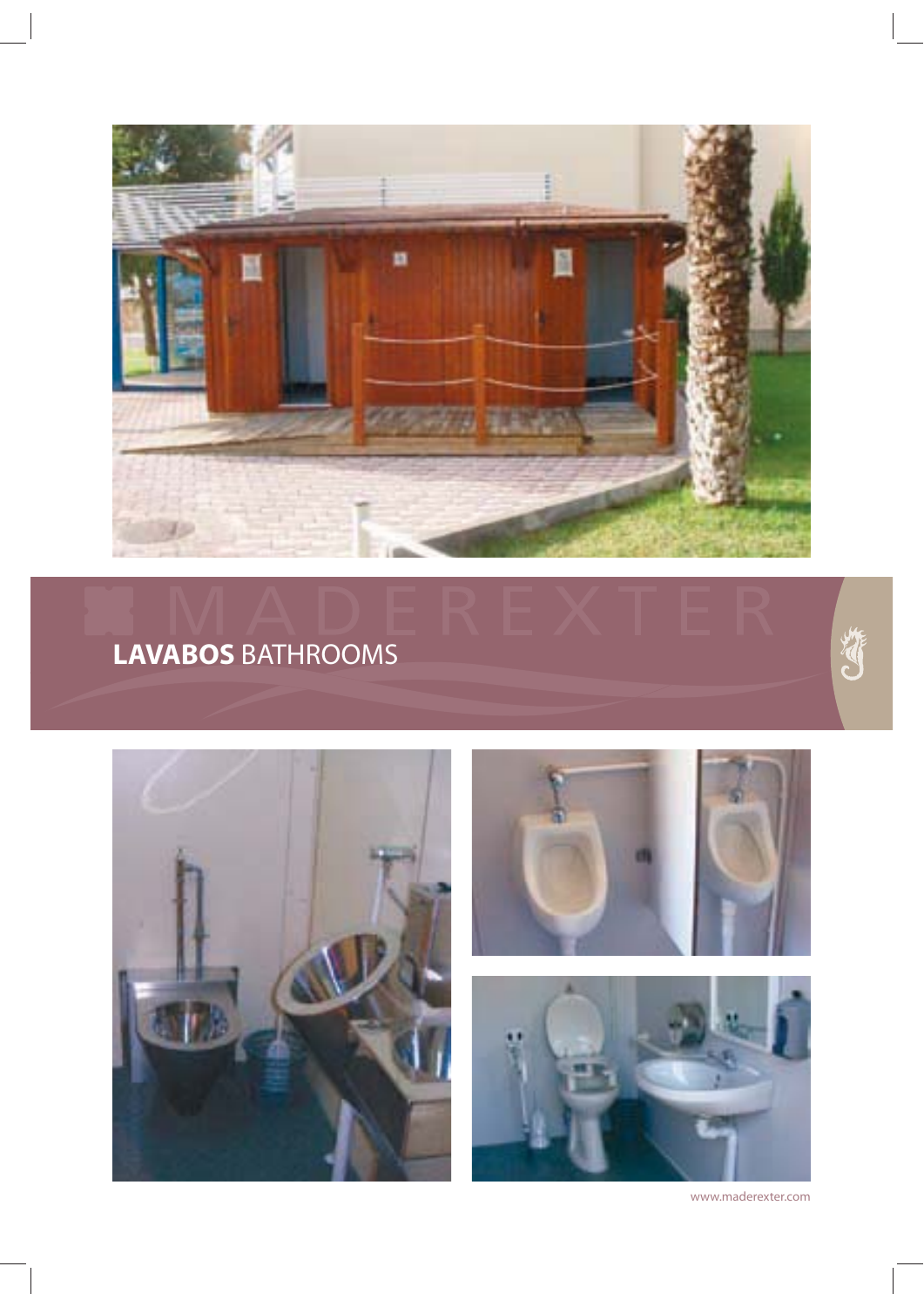Los módulos de salvamento están realizados en madera de Pino Silvestre tratado en Autoclave. Mantienen le estética del entorno sin renunciar a una resistencia, durabilidad y protección adecuadas para construcciones que se encuentran permanentemente en el exterior. Modulares, transportables y de fácil montaje, se entregan completamente equipados, incluyendo, si así se requiere, el equipamiento clínico.





#### **VIGILANCIA Y SALVAMENTO** MONITORING



**www.beach-trotters.com**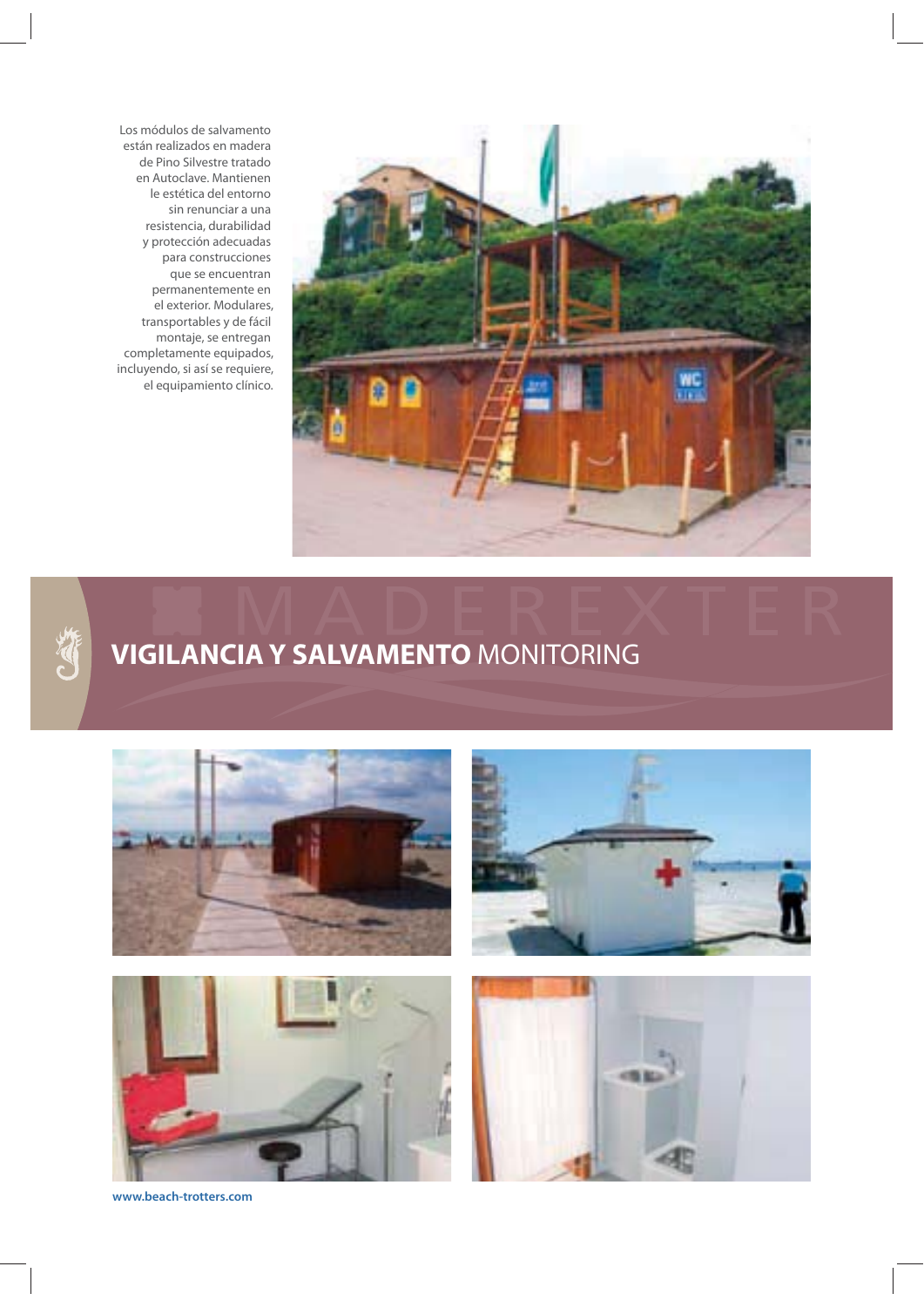Our lifeguard towers are made from autoclavetreated Scots pine and blend in harmoniously with the surroundings without stinting on the resistance, durability and protection necessary for structures permanently exposed to the elements. They are modular and easy to transport and assemble, and are delivered fully equipped, including medical equipment if required.



## **VIGILANCIA Y SALVAMENTO** MONITORING



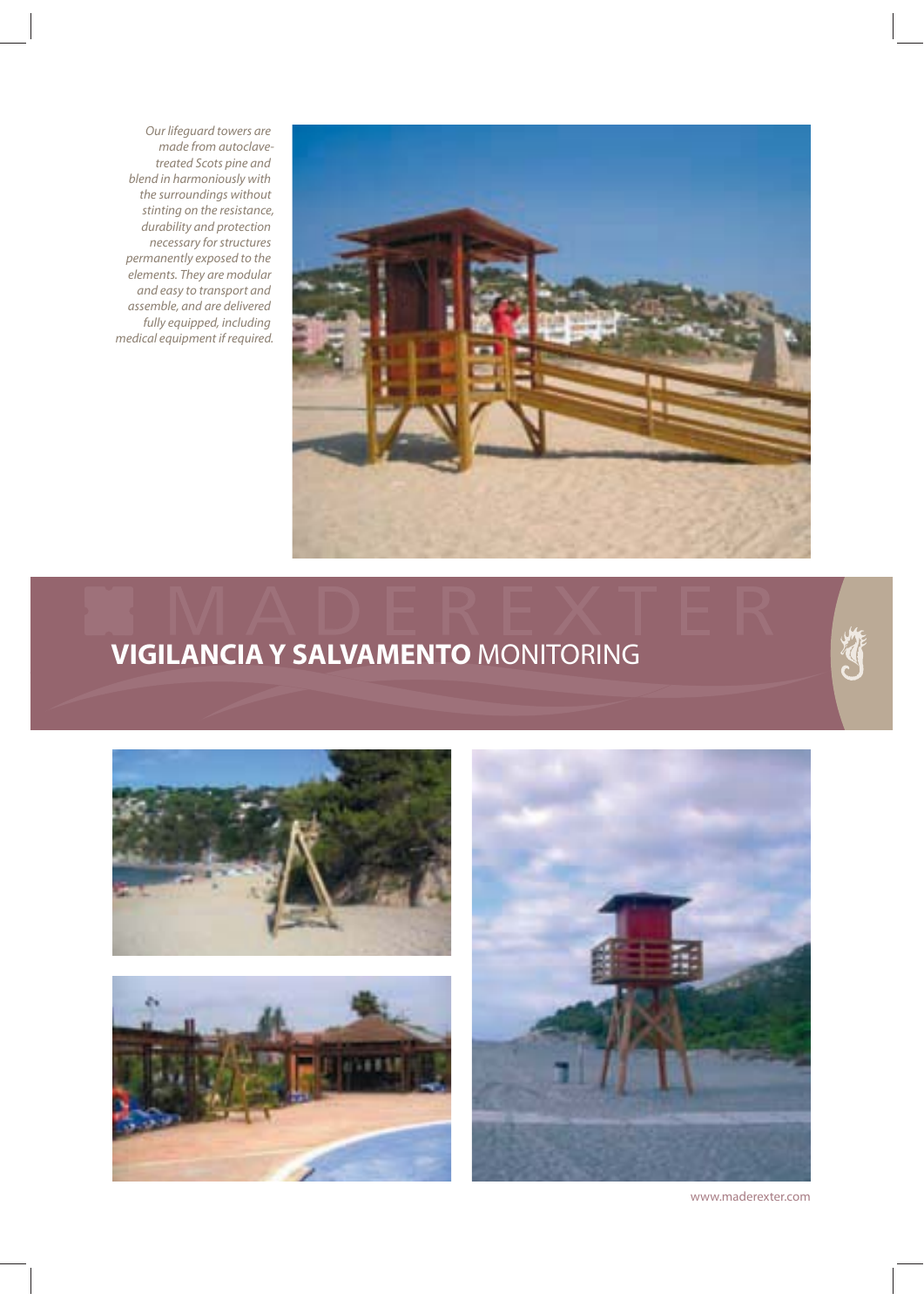Las duchas y lavapiés de madera están tratados en Autoclave para soportar en este caso gran cantidad de agua y humedad, asegurando su durabilidad en el exterior. Poseen una estructura interior de acero inoxidable que se fija a la tarima creando un conjunto sólido y firme, lista para ser conectada a la red de suministro, de forma fácil y rápida.

Las duchas y lavapiés en acero están fabricadas con material Inoxidable AISI 316 altamente resistente a la corrosión, incluyendo un diseño para personas con baja capacidad motora dotado de asiento con asidero lateral. En este modelo la posición del pulsador se ha modificado para un uso más cómodo desde el mencionado asiento. Our wooden showers and foot-washes are autoclavetreated to withstand wet and humidity and guarantee a long life in the outdoors.

The internal structure is in stainless steel onto which the wooden boards are affixed, creating a solid, steady structure ready to be connected to the water supply quickly and easily.

Our steel showers and footwashes are made from highly durable AISI 316 stainless steel which is extremely rust-resistant and includes a design for people with reduced mobility, equipped with a seat with a side bar. In this particular model, the position of the button has been changed to make it more convenient for users.





#### **DUCHAS Y LAVAPIES** SHOWERS AND FOOT-WASHES



**www.beach-trotters.com**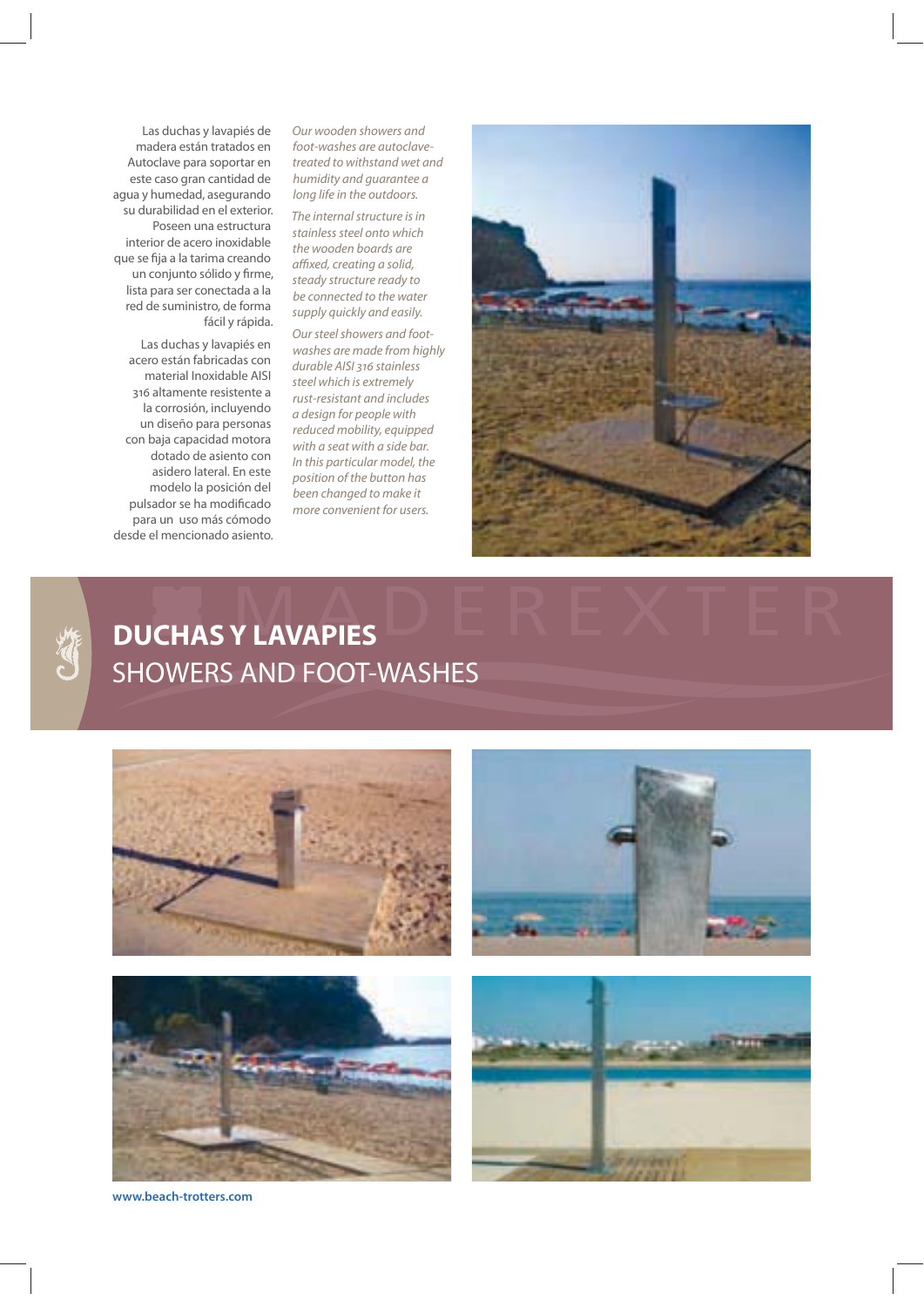

Las pasarelas y tarimas son el mejor recurso para acondicionar caminos que cruzan entornos naturales, así como para crear zonas rígidas sobre tierra o arena en las que colocar, por ejemplo, mobiliario de hostelería o urbano, o cualquier otro tipo que requiera de una superficie plana y uniforme.

Son de carácter modular, permitiendo así cubrir fácilmente cualquier superfície, aportando soluciones variadas de distribución.

Los tratamientos y terminaciones finales le confieren una eficaz protección contra los agentes atmosféricos y su continua utilización asegurando su durabilidad.

Walkways and decking are the best means of covering paths that cross natural environments, and for creating a rigid base over the ground or sand on which to place structures such as beach bars or urban furniture or any other kind of structure that needs a flat, uniform base.

Their modular structure means they can easily cover any kind of surface area, offering a huge range of distribution options.

The final treatments and finishes give them effective protection against atmospheric agents and guarantee their durability and long life

#### **ENTARIMADOS Y PASARELAS** WALKAWAYS AND DECKING

![](_page_11_Picture_9.jpeg)

![](_page_11_Picture_10.jpeg)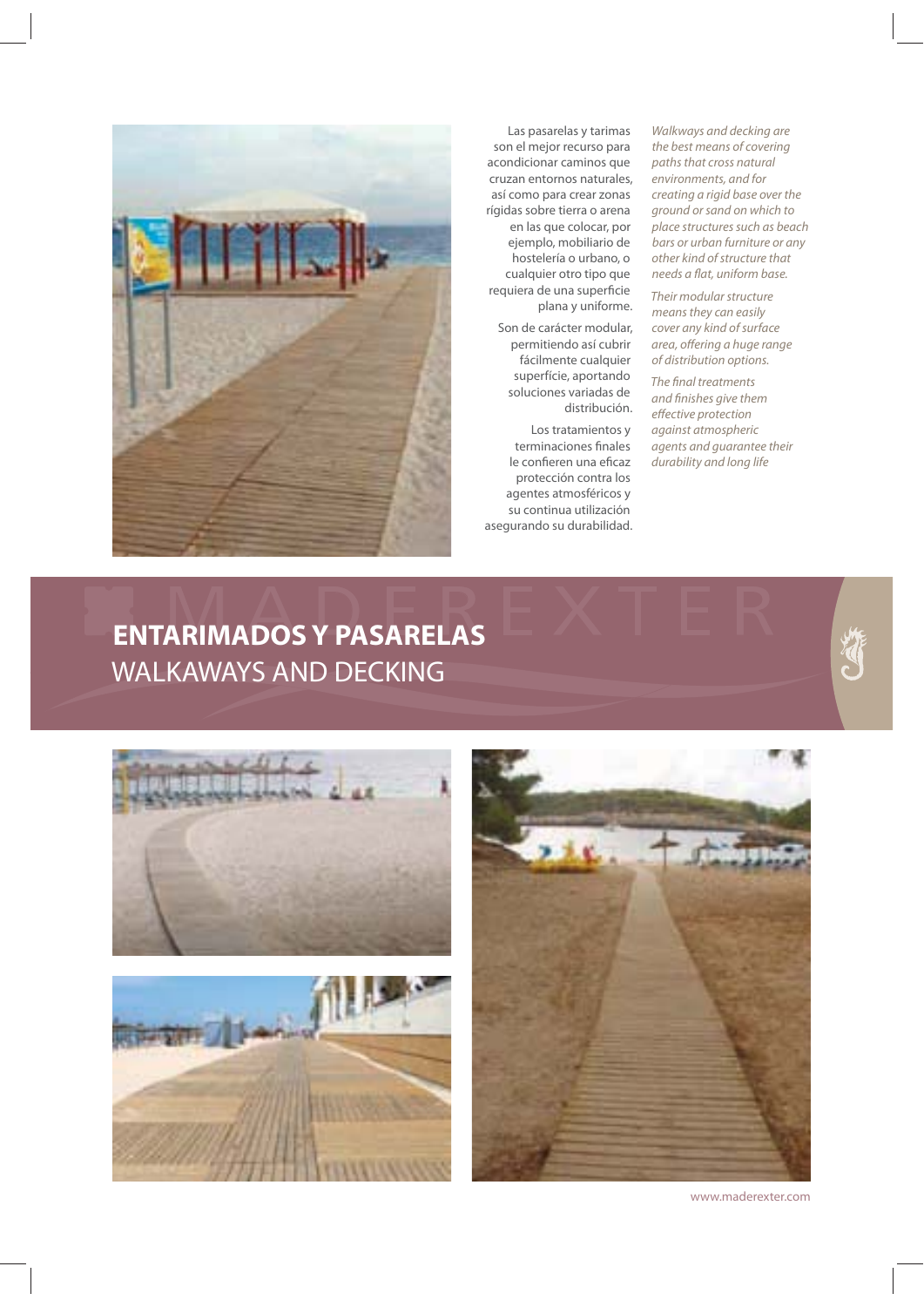Continuando con la línea de fabricaciones modulares y transportables, es posibleadaptar las construcciones para usos diversos, reconfigurando para ello la distribución interior, las instalaciones y si fuera necesario las dimensiones exteriores y los elementos de cerramiento.

Ejemplos: biblioplayas, guarderías, garages, casetas de jardín, taquillas, etc.

Continuing our line of modular, easily-transportable structures, the buildings can be adapted for all kinds of uses, reconfiguring the interior layout, the installations and, if necessary, the exterior dimensions, walls and roofs.

> Just a few examples : beach libraries, children's nurseries, garages, garden sheds, ticket offices, etc.

![](_page_12_Picture_4.jpeg)

#### **GUARDERÍA Y BIBLIOPLAYA** CHILDREN'S NURSERY AND BEACH LIBRARY

![](_page_12_Picture_7.jpeg)

![](_page_12_Picture_8.jpeg)

![](_page_12_Picture_9.jpeg)

**www.beach-trotters.com**